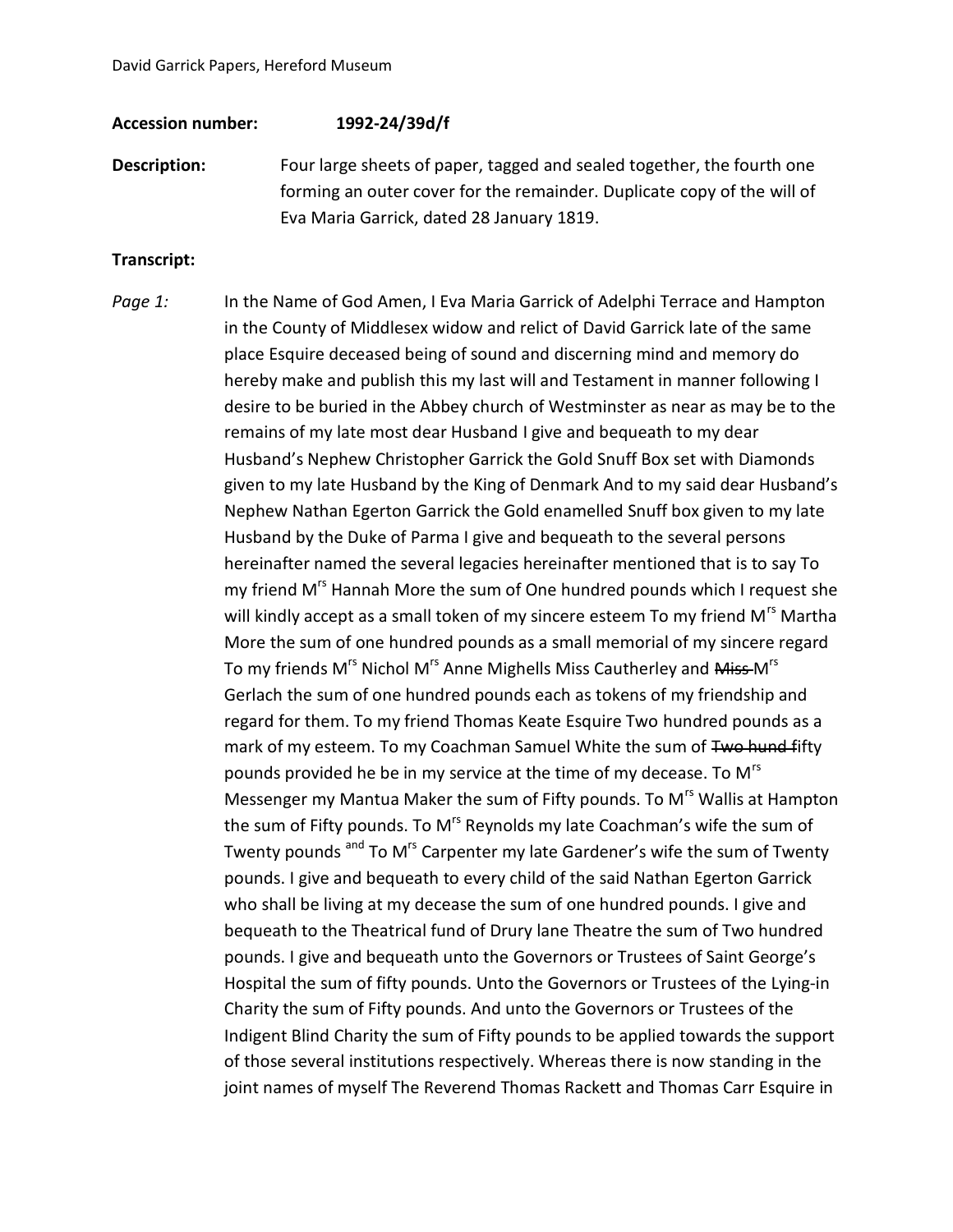the books of the Governor and Company of the Bank of England the sum of Two thousand five hundred pounds three per cent Annuities and there is also now standing in the joint names of myself and the said Thomas Rackett in such books the further sum of Five hundred pounds like Annuities which two sums make together the sum of three thousand pounds three per cent Bank Annuities and are my absolute property Now I hereby give and bequeath unto my two dear friends the said Thomas Rackett and George Frederick Beltz Esquire my Executors hereinafter named the sum of one thousand pounds part of the said three thousand

## *Page two*

pounds three per cent Bank Annuities Upon trust for the separate use of my dear Husband's niece M<sup>rs</sup> Catherine Payne apart from any Husband she may have and so that the same may not be liable to his debts control & engagements and to be assigned transferred and disposed of to her the said Catherine Payne or unto such Person or Persons in such proportions and in such manner as she shall by any writing under her hand notwithstanding her couverture from time to time direst & appoint And I hereby declare that the receipts of the said Catherine Payne or of such person or persons as she shall from time to time appoint to receive the same shall notwithstanding her couverture be good and effectual discharges to my said trustees or the survivor of them his Executors or administrators for the said sum of One thousand pounds three per cent Bank Annuities and the Dividends and interest to arise therefrom or so much thereof as shall in such receipts be expressed to be received. I give and bequeath unto M<sup>rs</sup> Twalling my old and faithful Servant at Hampton the sum of One thousand pounds further part of the said Three thousand pounds three per cent Bank annuities. I give and bequeath unto the said Thomas Rackett and George Frederick Beltz the sum of Five hundred pounds each making together One thousand pounds residue of the said Three thousand pounds three per cent Bank Annuities I declare that the legacies hereinbefore given to the said Samuel White and M<sup>rs</sup> Twalling shall not be considered as a satisfaction of what may be due from me to them respectively for wages or otherwise at the time of my decease I direct that the several bequests hereinbefore made and which I may make by any codicil hereto shall be respectively paid and delivered as soon as conveniently may be after my decease free of the taxes or duties payable by law on legacies which taxes or duties I order to be paid and defrayed out of the residue of my estate. Whereas William late Duke of Devonshire by his bond bearing date the twelfth day of September one thousand seven hundred and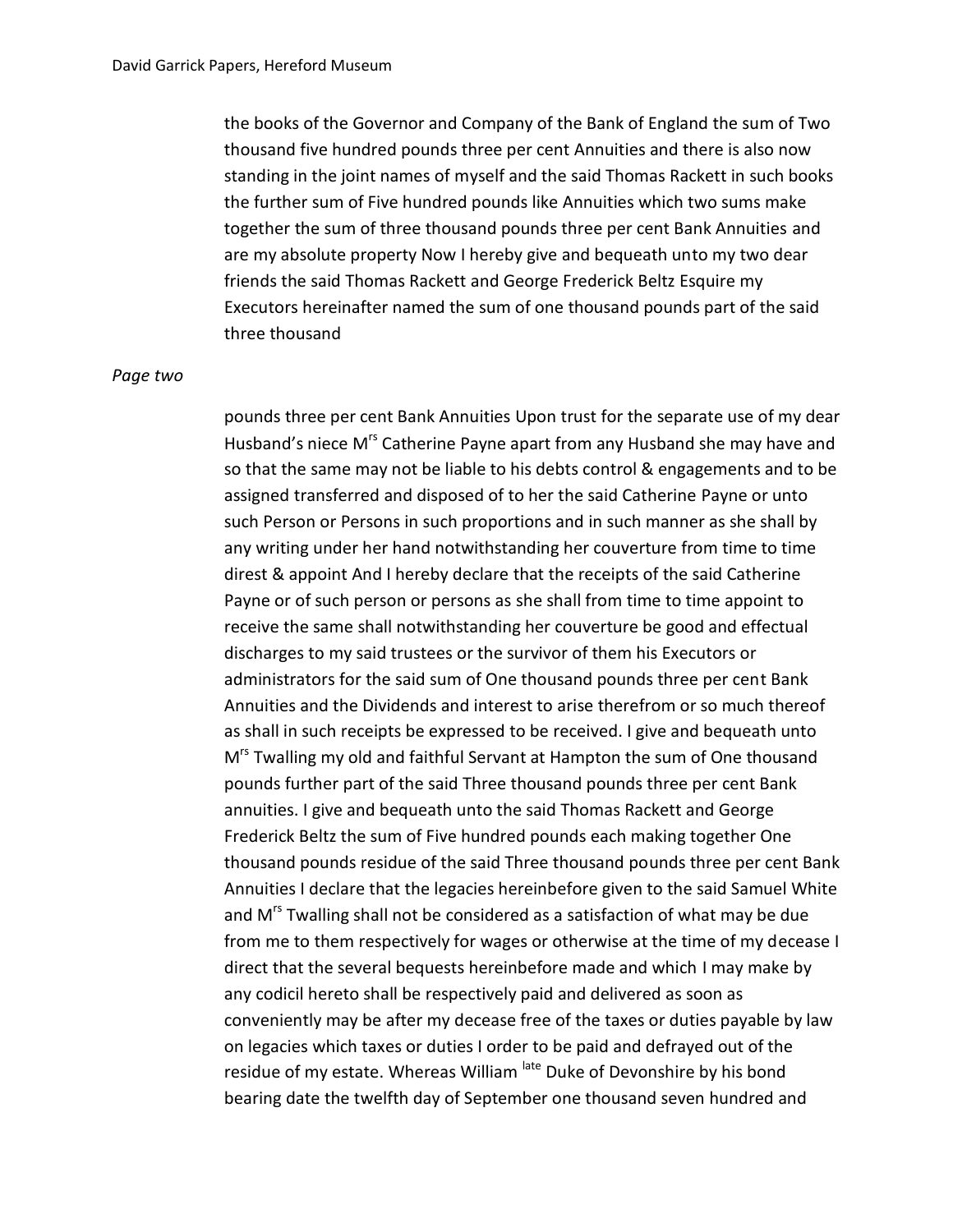seventy eight became bound unto my said late Husband in the penal sum of twelve thousand pounds with a condition thereunder written for making the same void on payment by the said Duke his Heirs Executors or Administrators unto my said late Husband his Executors Administrators or assigns of the sum of Six thousand pounds of lawful British money with interest thereon at and after the rate of five per cent per annum And whereas the Executors of my said Husband did on the twenty sixth day of December one thousand seven hundred and eighty eight assign and make over unto me my Executors administrators and Assigns the said Bond and the interest to accrue thereon in lieu and discharge of two several legacies of five thousand pounds and one thousand pounds bequeathed unto me by the will of my said Husband. I give and bequeath the said sum of Six thousand pounds secured by the Bond and all interest to grow due for the same and all powers and remedies now vested in me for the recovery thereof And all the residue and remainder of my estate and effects whatsoever and wheresoever unto my said Executors hereinafter named Upon trust to call in and receive the principal Money and interest due on the said Bond And to sell and to convert into money all such parts

## *Page 3*

*o*f my residuary estate as shall not consist of money And after payment thereout of all my just debts funeral expenses and all expenses attending the probate and execution of this my Will And also after payment of the legacies hereinbefore given and which I may bequeath by any codicil hereto together with the legal duties thereon Upon trust to cause the said residue of my estate and effects to be invested in Austrian Government Securities so as that the interest to accrue thereon from time to time may be paid to my niece Elizabeth de Saar wife of M<sup>r</sup>Peter de Saar of Vienna during her life and that the principal may after her decease be divided amongst all the Grandchildren then living of the said Elizabeth de Saar in equal portions. I hereby further declare that my said Trustees and Executors and their respective Executors Administrators or assigns shall not be answerable or accountable the one for the other of them or for signing receipts for the sake of conformity of any involuntary loss and that it shall be lawful for them out of the respective trust monies to reimburse themselves respectively their Costs and Charges in performing the several trusts hereinbefore declared I nominate and appoint the said Thomas Rackett and George Frederick Beltz Executors of this my last Will and Testament upon the Trusts aforesaid in Witness whereof I have hereunto subscribed my name and